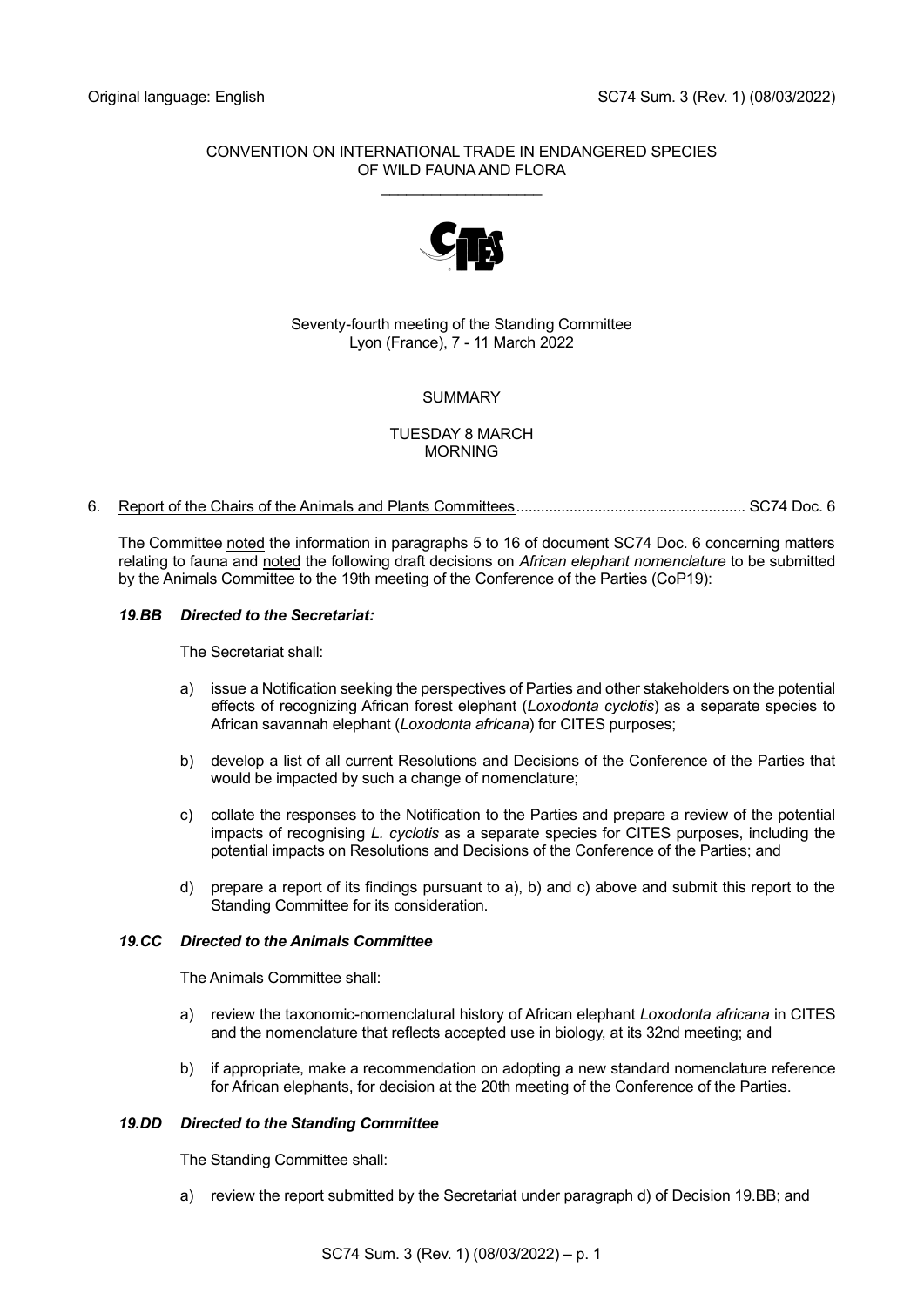b) provide advice and any recommendations on the potential impacts of recognizing *L. cyclotis* as a separate species for CITES purposes, including the potential impacts on Resolutions and Decisions of the Conference of the Parties, for consideration at the 20th meeting of the Conference of the Parties.

The Committee agreed to propose the following draft decisions on higher taxon listings to CoP19:

## *19.AA Directed to the Animals and Plants Committees*

The Animals and Plants Committees shall, taking into consideration document AC31 Doc. 38 with its Annex and its addendum, as well as the provisions of Resolution Conf. 9.24 (Rev. CoP17), Annex 3, review the impacts of existing and future higher taxon listings in the Appendices and propose further guidance and recommendations as necessary, for consideration by the Standing Committee.

# *19.BB Directed to the Standing Committee*

The Standing Committee shall take into account the guidance and recommendations from the Animals and Plants Committees and make any recommendations to the 20th meeting of the Conference of the Parties, as required.

The Committee noted the information in paragraphs 17 to 23 of document SC74 Doc. 6 concerning matters relating to flora; and further noted the recommendations of the Plants Committee on *Specimens grown from wild collected seeds or spores that are deemed to be artificially propagated*.

The Committee noted the information in paragraphs 24 to 40 of document SC74 Doc. 6 concerning matters relating to fauna and flora; and agreed to submit the following draft decisions on *Nomenclature of Appendix-III listings* to CoP19:

## *18.313 (Rev. CoP19) Directed to the Animals and Plants Committees*

The Animals and Plants Committees shall, taking into consideration the current guidance in Resolution Conf. 12.11 (Rev. CoP18) on *Standard nomenclature*, paragraph 2 g), evaluate how nomenclature changes affect Appendix-III listings and propose further guidance and recommendations as necessary, that address how such nomenclature changes are to be handled, for consideration by the Standing Committee.

# *18.314 (Rev. CoP19) Directed to the Standing Committee*

The Standing Committee, in consultation with the Secretariat, shall take into account the guidance and recommendations from the Animals and Plants Committees and make recommendations to address nomenclature changes that affect an Appendix-III listing, including possible amendments to Resolution Conf. 12.11 (Rev. CoP18) or Resolution Conf. 9.25 (Rev. CoP18) on *Inclusion of species in Appendix III*, for consideration at the 20th meeting of the Conference of the Parties.

# 86. Reservations entered after the 18th meeting of the Conference of the Parties: Report of the Secretariat........................................................ SC74 Doc. 86

The Committee welcomed of the intention of the Secretariat to submit a document with recommendations for the consideration of the Conference of the Parties at its 19th meeting (CoP19). The Committee invited Parties to send their comments in writing to the Secretariat and further invited the Secretariat to take these comments into account in its document to CoP19.

# 18. Review of the Convention ............................................................................................................ SC74 Doc. 18

The Committee agreed that there was no need for a targeted review of the implementation of the Convention at this time, in consideration of the cost implications of such a targeted review and of the existence of other review mechanisms already agreed by the Conference of the Parties.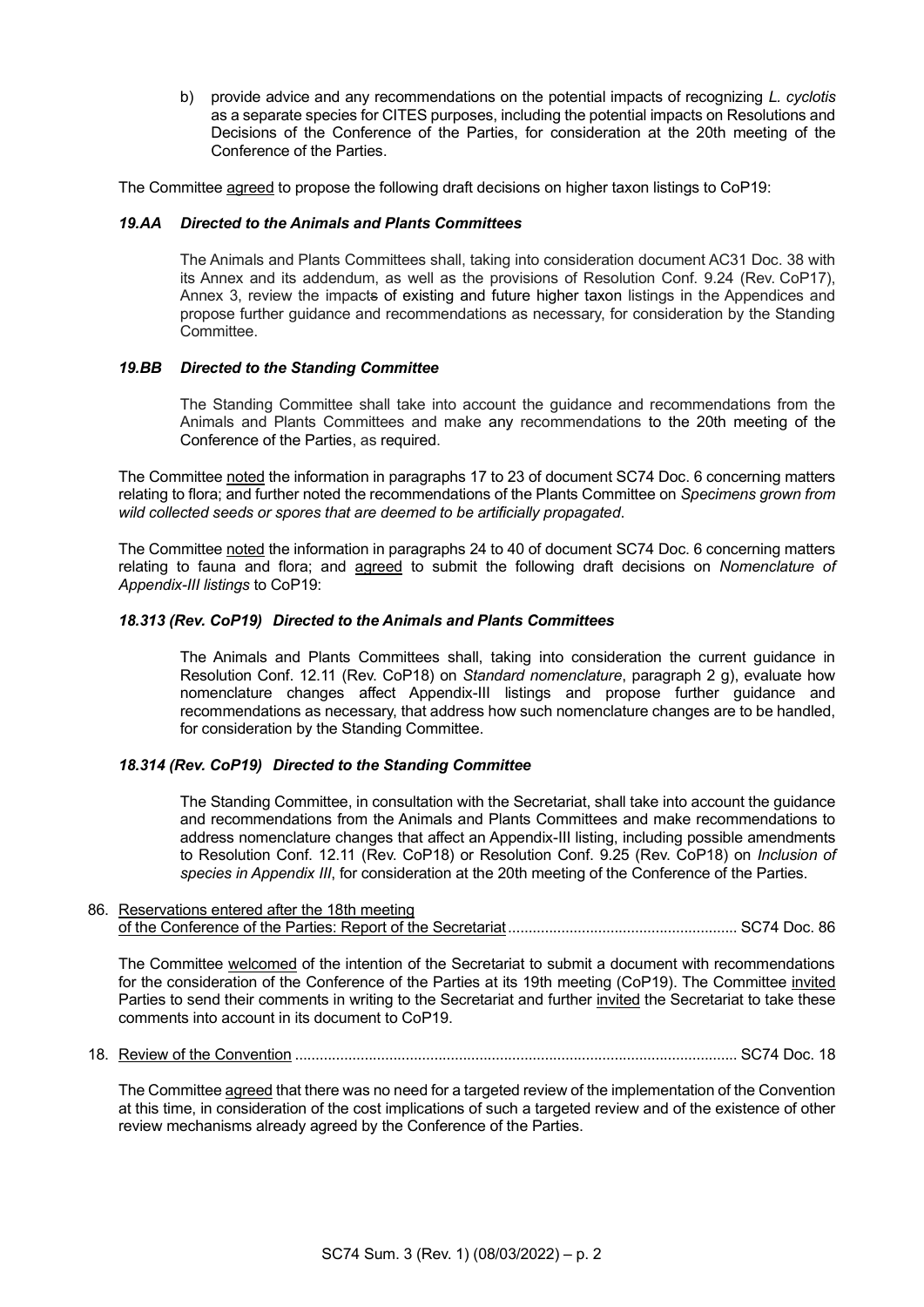## 28. Compliance matters

28.1 Implementation of Article XIII and Resolution Conf. 14.3 (Rev. CoP18) on *CITES compliance procedures* .............................................................................. SC74 Doc. 28.1

The Committee requested the Secretariat to follow up with Bangladesh on the issue of bird trade and noted Israel's request for further information on the export of live birds from Dominica to Germany in paragraph 28 of document SC74 Doc. 28.1.

The Committee agreed the following recommendations:

*Regarding trade in live Asian elephants* (Elephas maximus)

- a) The Secretariat shall continue to keep close communication and strengthen the cooperation with China and Lao PDR on this potential case and seek an invitation from China and Lao PDR to provide in-country assistance, conduct a technical assessment and a verification mission to understand the type of trade controls that are put in place, once the specimens had been introduced, to ensure compliance with Article III with respect to the import of live Asian elephants (*Elephas maximus*). The technical assessment of the facility(ies) hosting the live elephants should focus on clarifying the purpose of the transaction and the specific characteristics and objectives of the reported trade. The Secretariat shall present its findings and recommendations to the 75th meeting of the Standing Committee (SC75).
- b) The export of live Asian elephants from the Lao People's Democratic Republic shall be incorporated into the application of Article XIII in the Lao People's Democratic Republic to be considered under agenda item 28.2.1.

*Regarding trade in* Pericopsis elata *from Cameroon*

- c) The Committee noted the information provided on *Pericopsis elata* from Cameroon and requested the Secretariat to further investigate this case and make recommendations to the Standing Committee.
- d) Pursuant to Article II, paragraph 1, articles IV and VI and Resolution Conf. 12.3 (Rev. CoP18), the Secretariat shall continue to keep close communication and strengthen the cooperation with Cameroun on this potential case and seek an invitation from Cameroon to provide in-country assistance, conduct a technical assessment and a verification mission to understand how the CITES authorities ensure that timber species are legally acquired and exported in full compliance with CITES. The Secretariat shall present its findings and recommendations to SC75.

*Registration of operations that breed Appendix-I animal species in captivity for commercial purposes – European Union and the United Kingdom of Great Britain and Northern Ireland*

e) The Secretariat shall continue to keep close communication and strengthen the cooperation with the European Union, its member States and the United Kingdom of Great Britain and Northern Ireland regarding this case and seek an invitation from the European Union and from the United Kingdom to provide in-country assistance, conduct a technical assessment and a verification mission to several selected operations to know the type of trade controls that are put in place to verify the legal origin of the parental stock and the commercial or non-commercial nature of those operations. The aim of the visits would be to have a clearer understanding of the purpose of the breeding and the specific characteristics and objectives of the operations breeding bird and reptile species listed in Appendix I. The Secretariat shall present its findings and recommendations to SC75.

#### *Regarding timber trade from or to Viet Nam*

f) The Secretariat shall continue to keep close communication and strengthen the cooperation with Viet Nam to understand how the CITES authorities ensure that timber and other species are imported and re-exported in full compliance with CITES. The Secretariat shall seek an invitation from Viet Nam to provide in-country assistance, conduct a technical assessment and a verification mission to further investigate allegations related to Viet Nam's possible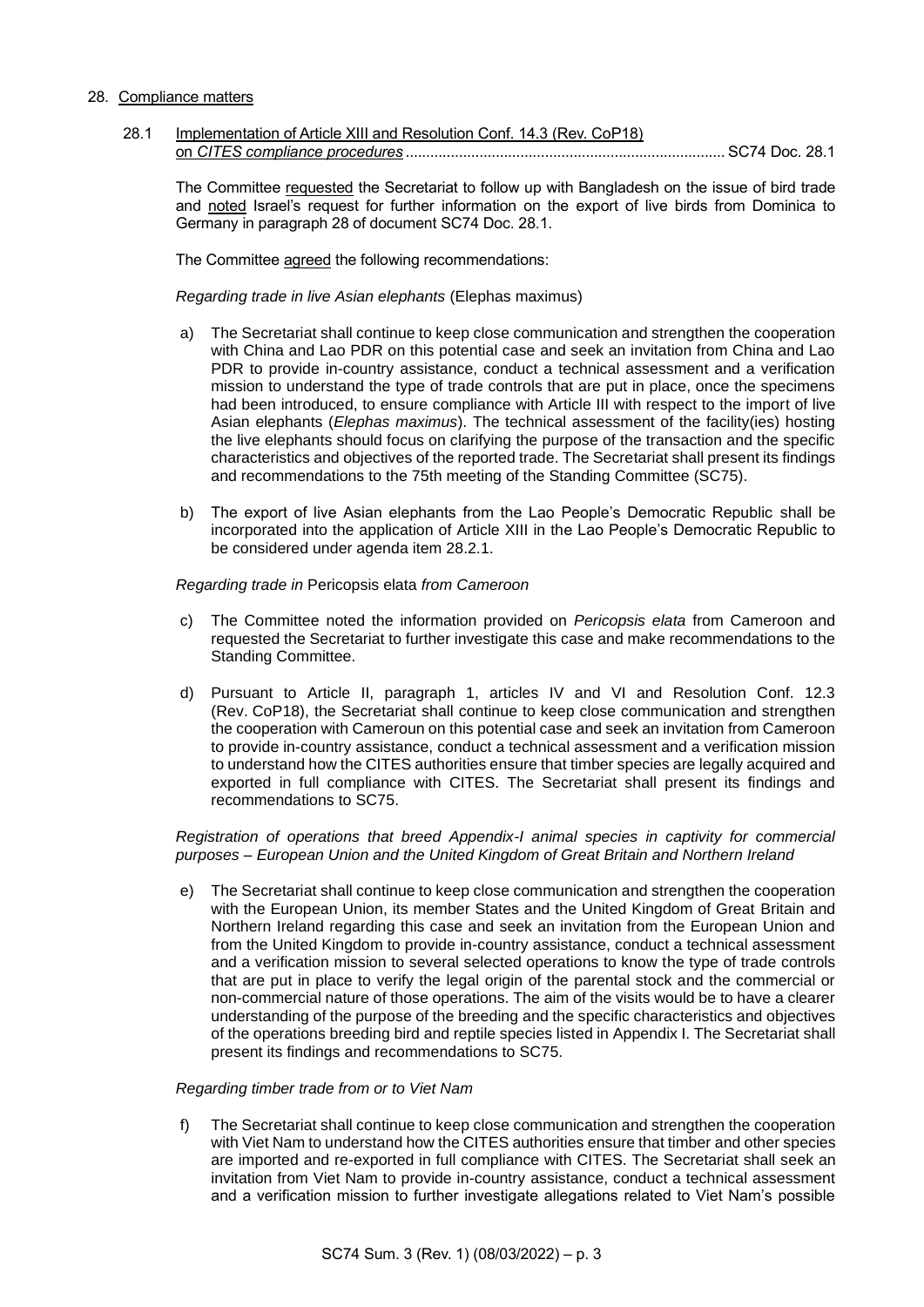engagement in trade in timber and other species that have been illegally harvested or traded, including timber that has been traded contrary to CITES provisions. The Secretariat shall present its findings and recommendations to SC75.

## 28.2 Application of Article XIII: Reports of the Secretariat

28.2.1 Application of Article XIII in the Lao People's Democratic Republic................................................ SC74 Doc. 28.2.1

The Committee agreed the following recommendations:

*Regarding management of exports of* Dalbergia *spp.*

a) Parties shall continue to suspend commercial trade in specimens of the genus *Dalbergia* spp., including finished products, such as carvings and furniture from Lao PDR, until Lao PDR makes scientifically based non-detriment findings for trade in the relevant species, including D*. cochinchinensis* and *D. oliveri*, to the satisfaction of the Secretariat.

## *Regarding national legislation for the implementation of CITES*

## Lao PDR shall:

- b) enact and effectively implement the CITES Decree and ensure that it is widely disseminated among all relevant authorities and stakeholders; and
- c) finalize the ongoing revision of the Wildlife and Aquatic Law to ensure that the gaps in the CITES Decree are fully addressed.

## *Regarding CITES Authorities*

d) Lao PDR shall continue to address the need for strengthening capacity and training of staff of the CITES authorities, in particular the CITES Scientific Authority, and ensure smooth collaboration between all relevant CITES authorities, with the support of the CITES Secretariat.

## *Regarding law enforcement*

Lao PDR shall

- e) continue to progress the implementation of its National Wildlife Crime Response Strategy Plan to tackle illegal trade in wildlife as adopted by Decision MAF No. 1559 (2018);
- f) continue to investigate and prosecute cases involving organized or transboundary illegal trade activities, such as those identified by various international partners; and provide to the Secretariat the results of any investigations conducted by competent national authorities, including on arrests, and the results of any legal proceedings against alleged perpetrators, in the illegal trade report format;
- g) continue to work with the law enforcement agencies from China, Malaysia, Singapore, Thailand and Viet Nam, including the context of the Working Group on CITES and Wildlife Enforcement of the Association of Southeast Asian Nations and other relevant networks to facilitate the exchange of information and best practices with the objective of improving the mechanisms for justice and police cooperation on the issues of trade and transiting of illegal acquired wildlife and illegal wildlife tourism; and
- h) implement the recommendations of the Wildlife and Forest Crime Toolkit of the International Consortium on Combating Wildlife Crime (ICCWC) with the assistance of ICCWC and other partners and conduct a follow-up ICCWC indicator framework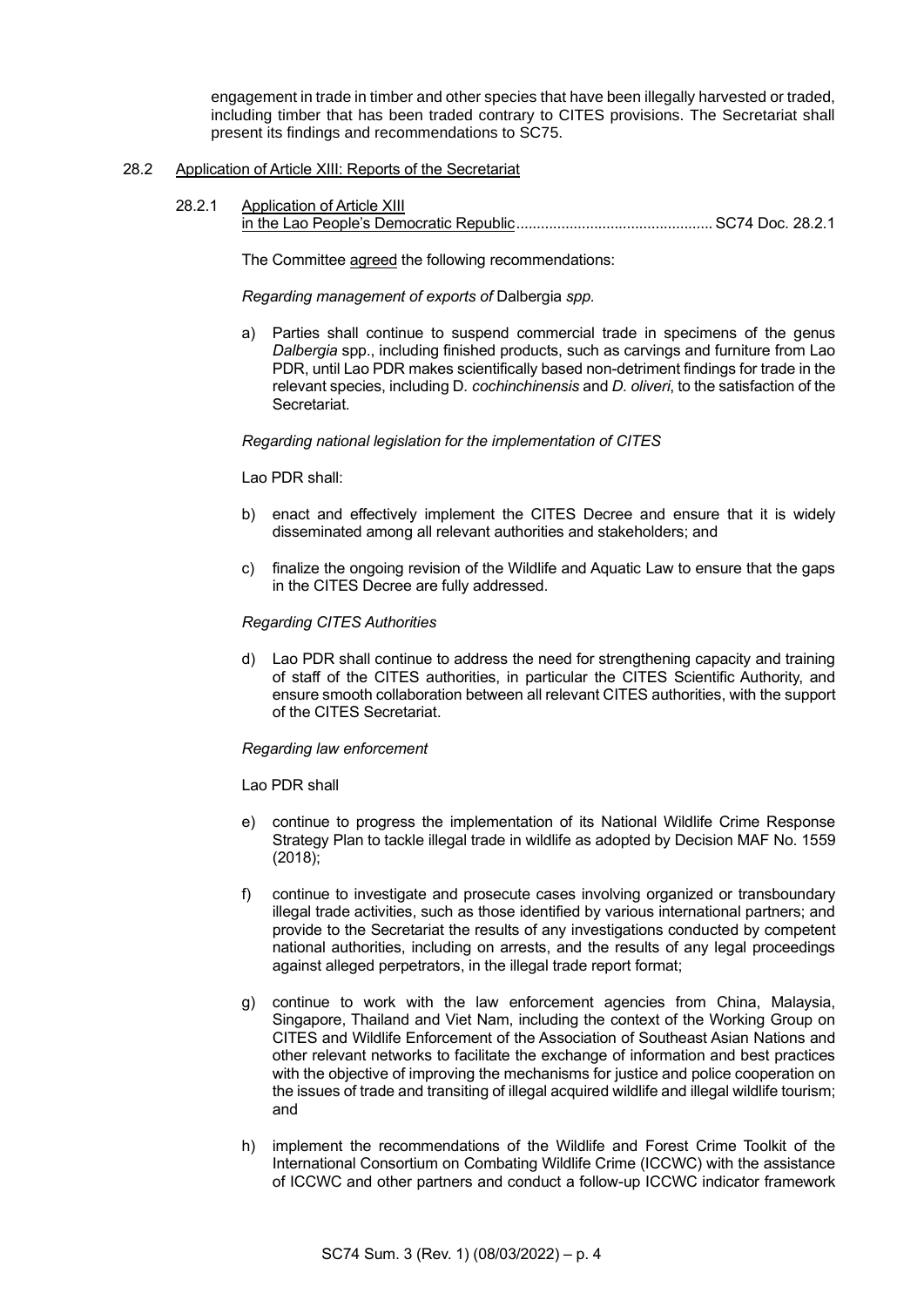for wildlife and forest crime within 24 months to monitor performance over time and to identify any changes needed in the response.

## *Regarding monitoring of wildlife farms and related trade*

Lao PDR shall

- i) disseminate and effectively implement Ministerial Decision No. 0188/MAF, dated 8 February 2019 on the *Establishment and Management of zoos, wildlife farms, centers for rehabilitation and breeding of wildlife and wild flora farms*;
- j) finalize the full audit of the tigers kept in captivity, combined with a marking scheme and genetic analysis of the animals to establish their origin in collaboration with relevant international organizations to comply with paragraph 1 h) of Resolution Conf. 12.5 (Rev. CoP18) on *Conservation of and trade in tigers and other Appendix-I Asian big cat species* and Decision 14.69, and taking into account the provisions of Decision 17.226; and
- k) establish an appropriate advisory committee or mechanism with involvement of the CITES Secretariat and other relevant organizations and partners to provide advice on the transformation of commercial tiger farms.

## *Regarding trade in live Asian elephants*

- l) Parties shall suspend all trade in live specimens of Asian elephants from Lao PDR until Lao PDR is able to demonstrate to the satisfaction of the Secretariat that specimens to be traded with source code C comply with the definition of captive-bred specimens set out in [Resolution Conf. 10.16 \(Rev.\) on](https://cites.org/sites/default/files/document/E-Res-10-16-R11_0.pdf) *Specimens of animal species [bred in captivity;](https://cites.org/sites/default/files/document/E-Res-10-16-R11_0.pdf)*
- m) Lao PDR shall take substantive steps to implement Decision 18.226, in particular by developing strategies to manage captive Asian elephant populations, by ensuring that trade is conducted in compliance with Article III for Asian elephants of wild origin and by strengthening its system for registration and marking of Asian elephants held in captivity in Lao PDR.

## *Regarding awareness raising*

n) Lao PDR should continue to implement outreach campaigns targeted to raise awareness among nationals, traders, visitors and consumers from neighbouring countries about the laws and regulations of the State for the protection of fauna and flora.

## *Regarding capacity-building and technical assistance*

o) Parties, the CITES Secretariat, international non-governmental organizations and development partners shall make efforts to respond to the requests for capacitybuilding and technical support expressed by Lao PDR to implement the action plan and aim to coordinate their support to maximize effectiveness and minimize overlap.

The Committee requested Lao PDR to submit a report to the Secretariat by 28 February 2023 on activities undertaken in the period January – December 2022 to implement the recommendations a) to m) in order for the Secretariat to convey this report and its comments and recommendations to the 77th meeting of the Standing Committee.

The Committee agreed to review progress made by Lao PDR at its 77th meeting and decide on appropriate compliance measures, including a recommendation to suspend trade in specimens of all CITES-listed species for commercial purposes if progress is considered insufficient.

The Committee invited the Secretariat to submit any relevant progress to the 75th meeting of the Standing Committee.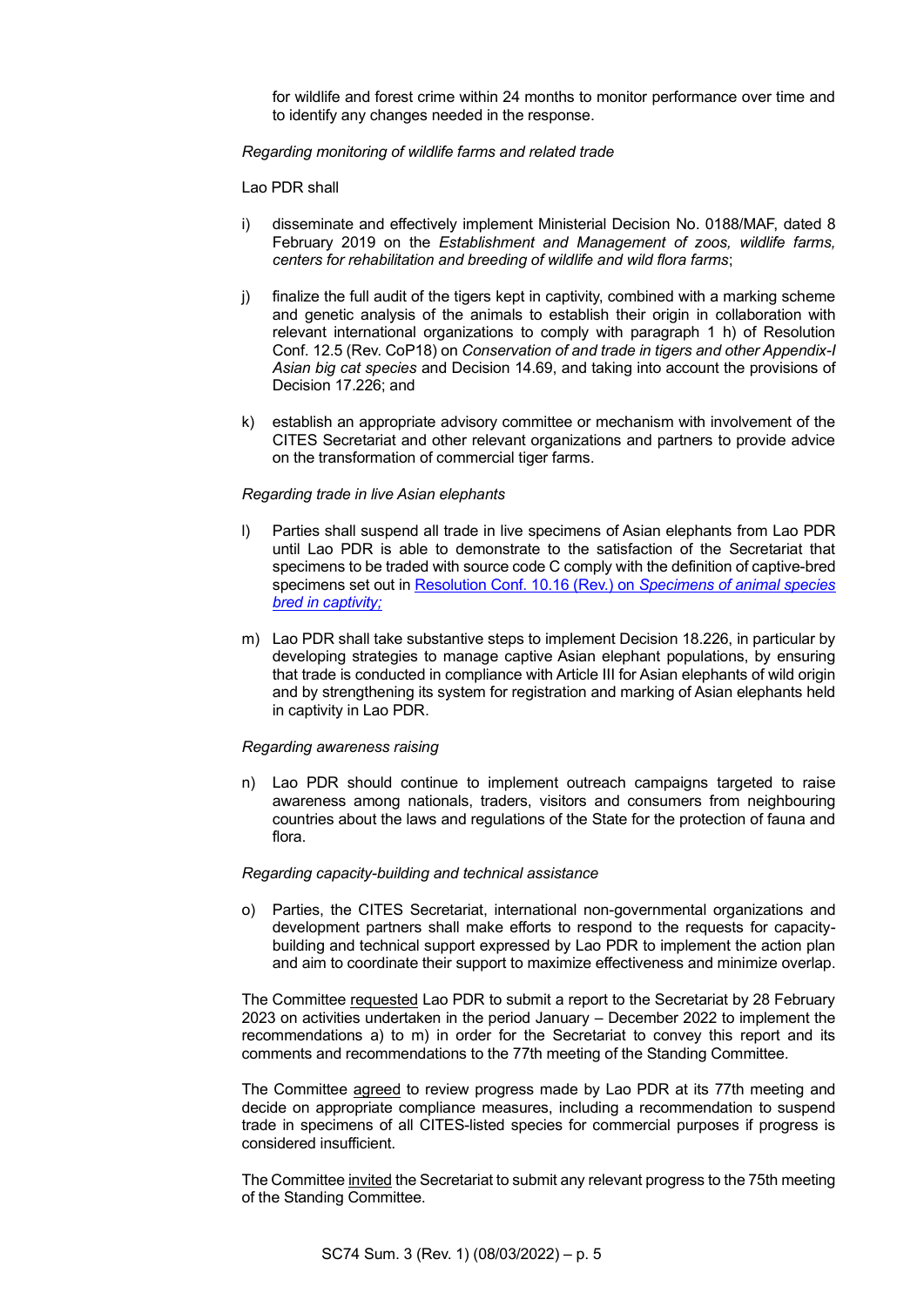## 28.2.2 Application of Article XIII

in the Democratic Republic of the Congo.................................. SC74 Doc. 28.2.2 (Rev. 1)

The Committee noted the oral report by the Democratic Republic of the Congo and invited the Secretariat to review the updated information provided by the Democratic Republic of the Congo in information document SC74 Inf. 17 and provide any relevant updated recommendations to the 75th meeting of the Standing Committee.

The Committee agreed the following recommendations:

#### *Regarding quota setting and management*

a) The Democratic Republic of the Congo (DRC) shall continue to strengthen its Scientific Authorities by building capacity and allocating sufficient modern resources for the making of the non-detriment findings and the setting of annual export quotas based on the best available science, particularly considering the species of wild fauna and flora in the DRC that are currently included in the Review of Significant Trade process.

#### *Regarding the management of trade in* Psittacus erithacus

b) Parties shall maintain the suspension of trade in specimens of the species *Psittacus erithacus* from the DRC pending compliance with the recommendations made at the 69th meeting of the Standing Committee (SC69, Geneva, November 2017).

#### *Regarding trade in pangolin stockpiles*

- c) Parties shall not authorize trade of specimens from stockpiles of *Manis* spp*.* held in the DRC, in accordance with the guidance provided by the Conference of the Parties at its 18th meeting (CoP18, Geneva, 2019).
- d) The Standing Committee urges the Management Authorities of the DRC and the Republic of the Congo to provide the information requested by the Secretariat on 17 June 2021 about the repatriation of pangolin scales.

## *Regarding illegal trade*

e) The DRC shall intensify efforts to conduct analyses of available information to map organized crime groups active in the country and convene multi-disciplinary investigative teams involving all relevant authorities, to work in close collaboration with local authorities in key identified areas, and initiate intelligence-driven operations and investigations, with a particular focus on pangolins and ivory.

#### *Regarding compliance assistance*

f) Parties, partners and donors are encouraged to provide coordinated financial, technical and logistical support to the DRC to support the implementation of the above recommendations with a particular focus on scientific-related assistance.

#### *Regarding reporting to the Secretariat*

g) The DRC should report to the Secretariat on progress made on the implementation of these recommendations by 31 December 2022, in order for the Secretariat to convey its report and its comments to the 77th meeting of the Standing Committee.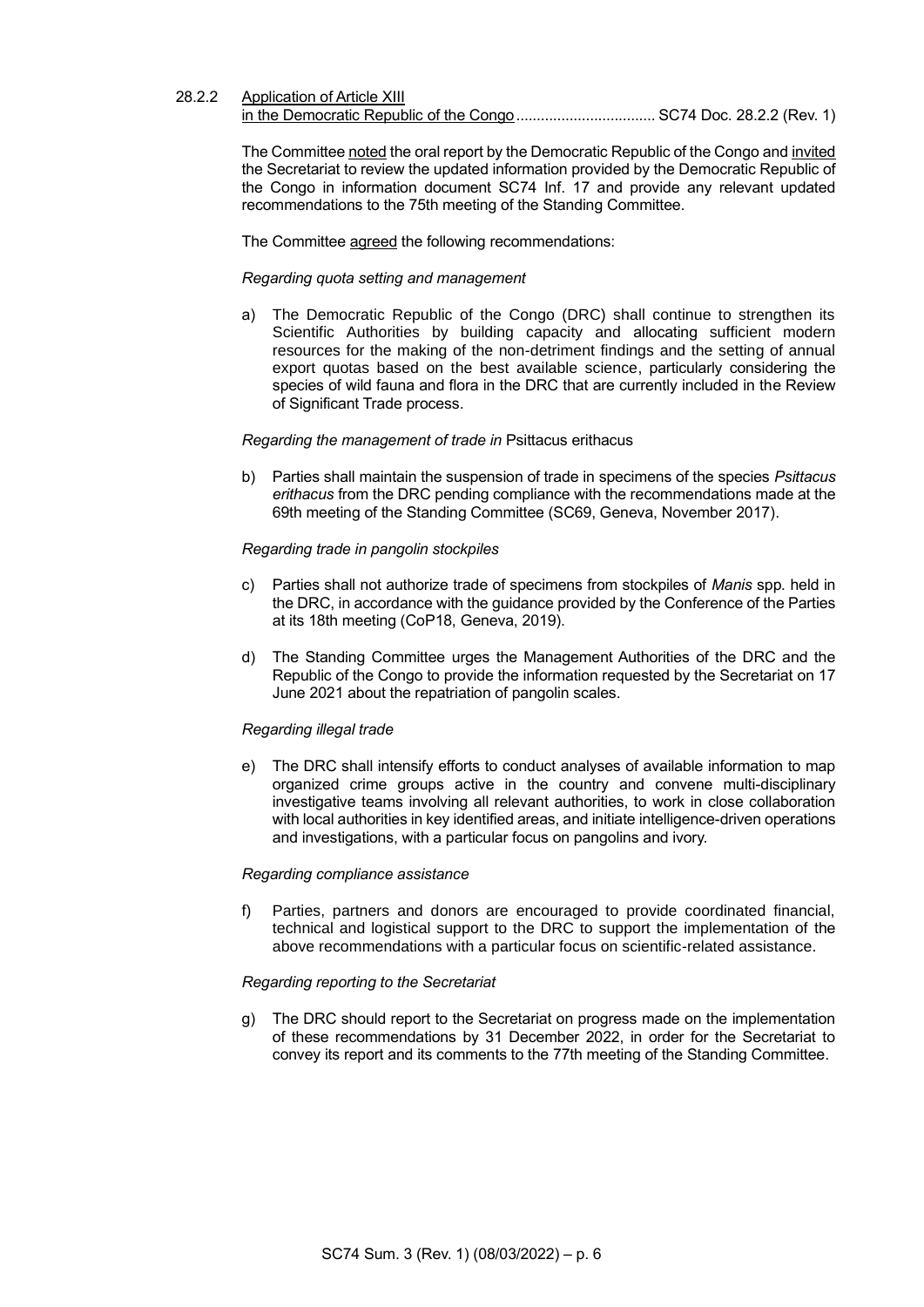The Committee agreed the following recommendations:

*Regarding export of pre-convention specimens of* Pterocarpus erinaceus

- a) The Committee noted the inventory of the stockpile of pre-Convention *Pterocarpus erinaceus* made by the Guinean authorities on 7 June 2021, that is, a total volume of 12,882 m3 of exportable wood of the 14,000 m3 originally estimated;
- b) The Committee recommended that Guinea take all the necessary measures by 13 November 2022 to implement the Standing Committee decision adopted on 21 April 2021 (Notification to the Parties No. 2021/033 of 26 April 2021);
- c) The Committee invited importing Parties to exert due diligence when CITES permits or certificates from Guinea are submitted, if they have reason to believe that the specimens of CITES-listed species may not have been traded in accordance with the decision adopted by the Standing Committee on 21 April 2021 (Notification to the Parties No. 2021/033 of 26 April 2021) and in accordance with the provisions of the Convention [paragraphs 1 c) and 2 of Resolution Conf. 11.3 (Rev. CoP18) on *Compliance and enforcement*]*.*

#### *Regarding national legislation*

The Standing Committee recommends that Guinea:

d) adopt legislative measures that meet the CITES minimum requirements set out in Resolution Conf. 8.4 (Rev. CoP15) on *National laws* for *implementation of the Convention* and in accordance with the guidance provided under the National Legislation Project; this should include the issuance of a legally binding instrument on the functions and responsibilities of the CITES Scientific and Management Authorities.

#### *Regarding management and issuance of CITES permits and certificates*

The Standing Committee recommends that Guinea:

- e) implement a system for the receipt and management of applications for CITES documents, and for the issuance, filing and monitoring of CITES documents, including use of secure paper and security stamps;
- f) develop a protocol for the making of non-detriment findings by the CITES Scientific Authority prior to the issuance of export permits;
- g) assess the capacity of the CITES Management and Scientific Authority as well as customs on CITES implementation, including the capacity to make non-detriment findings, and address any gaps and needs for training and capacity-building, with the relevant technical assistance, including from the CITES Secretariat, if requested and subject to available resources;
- h) consider establishing voluntary national export quotas for CITES-listed species expected to be in trade; and
- i) every six months, submit copies of CITES permits and certificates issued to the CITES Secretariat for information and monitoring.